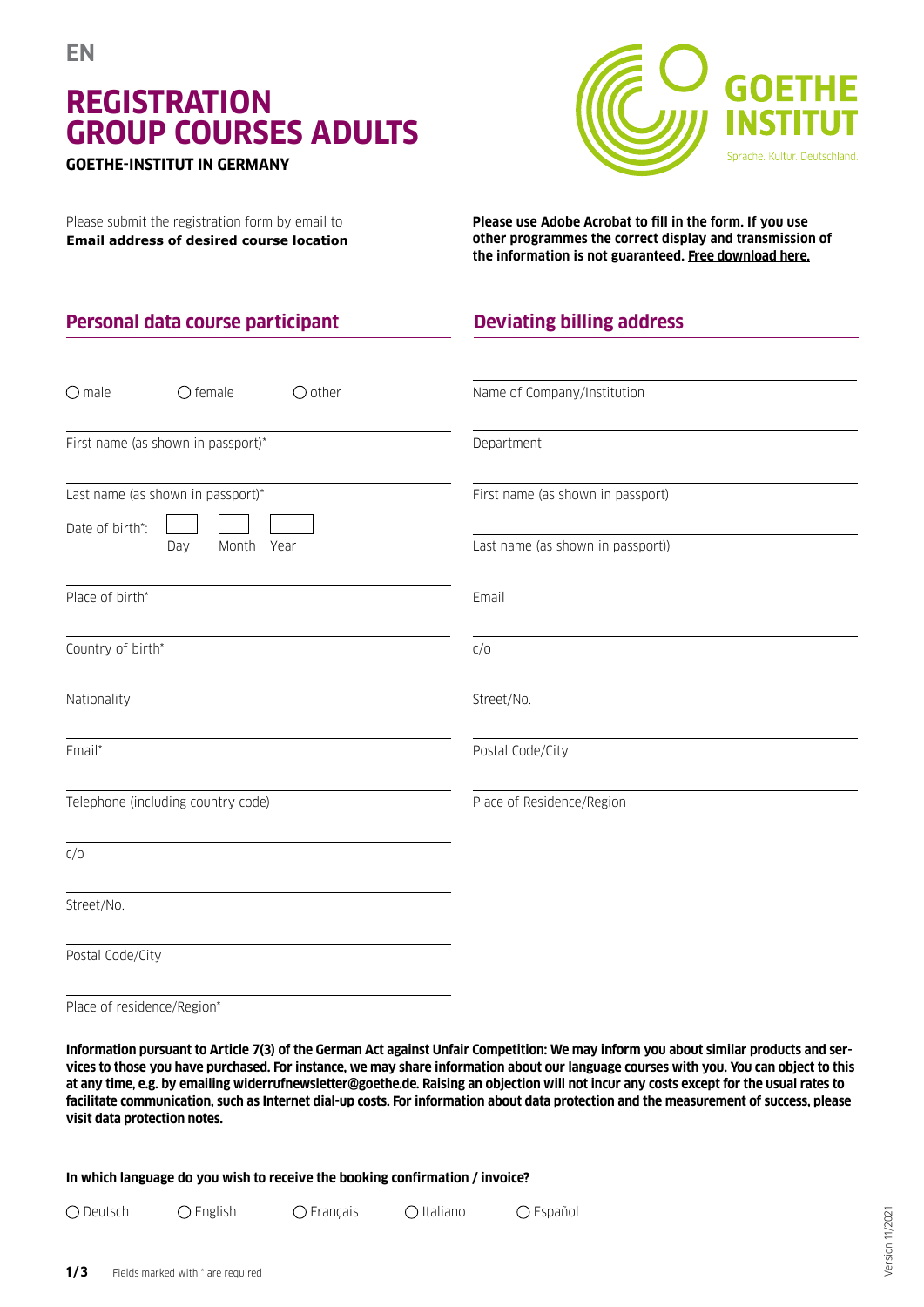

#### **I wish to book the following course**

**(See information at www.goethe.de/germany)**

| <b>Intensive Courses</b>                                                                                                                                                                                                                                                                                                            | <b>Other Courses</b>                                                                                                                                                                                                  |                                                                                                                          |                                                                                                                                            | <b>Online Courses</b>                                               |
|-------------------------------------------------------------------------------------------------------------------------------------------------------------------------------------------------------------------------------------------------------------------------------------------------------------------------------------|-----------------------------------------------------------------------------------------------------------------------------------------------------------------------------------------------------------------------|--------------------------------------------------------------------------------------------------------------------------|--------------------------------------------------------------------------------------------------------------------------------------------|---------------------------------------------------------------------|
| $\Box$ Intensive German<br>$\Box$ Intensive German Concise<br>$\Box$ Intensive German + Culture                                                                                                                                                                                                                                     |                                                                                                                                                                                                                       | $\Box$ German in the Evening/Morning/on<br>Weekends<br>$\Box$ German Blended Learning<br>(usually Saturdays or Evenings) |                                                                                                                                            | $\Box$ German Online Group Course<br>$\Box$ Intensive German Online |
| $\Box$ German Refresher<br>$\Box$ German Examination Training                                                                                                                                                                                                                                                                       |                                                                                                                                                                                                                       | $\Box$ German for Legal Professionals                                                                                    |                                                                                                                                            |                                                                     |
| $\Box$ Intensive German 50 Plus<br>Course date(s)*:<br>20 <sup>1</sup><br>from<br>Month<br>Day<br>Year                                                                                                                                                                                                                              | to<br>Month<br>Day                                                                                                                                                                                                    | 20<br>Year                                                                                                               |                                                                                                                                            | <b>or</b><br>Requested course location*                             |
| I wish to book the following accommodation<br>(See information at www.goethe.de/germany)<br>$\bigcirc$ Guesthouse                                                                                                                                                                                                                   | Single room                                                                                                                                                                                                           | $\mathbb{O}$ Smoker <sup>1</sup>                                                                                         | Alternative location                                                                                                                       | <sup>1</sup> Please note that in most cases smoking is strictly     |
| $\bigcirc$ Shared flat                                                                                                                                                                                                                                                                                                              | $\odot$ Twin-bedded room<br>© Apartment                                                                                                                                                                               | © Non-smoker                                                                                                             |                                                                                                                                            | prohibited in the accommodation.                                    |
| The Goethe-Institut hereby notifies course participants<br>that they are responsible for any damage of whatever<br>nature caused by them.<br>$\Box$ I have read and accepted the<br><b>Data Protection Declaration.*</b><br>$\Box$ By submitting the form by email, fax or letter I acknow-<br>and Conditions EU and RoW, see here. | ledge the Terms and Conditions.* Terms and Conditions<br>for customers with habitual abode in an EU country.<br>Terms and Conditions for customers with habitual<br>abode outside an EU country. Information on Terms |                                                                                                                          | Submitted by<br>Participant number<br>Name of Goethe-Institut<br>Goethe-Institut number<br>Name of agency/partner<br>Agency/Partner number |                                                                     |